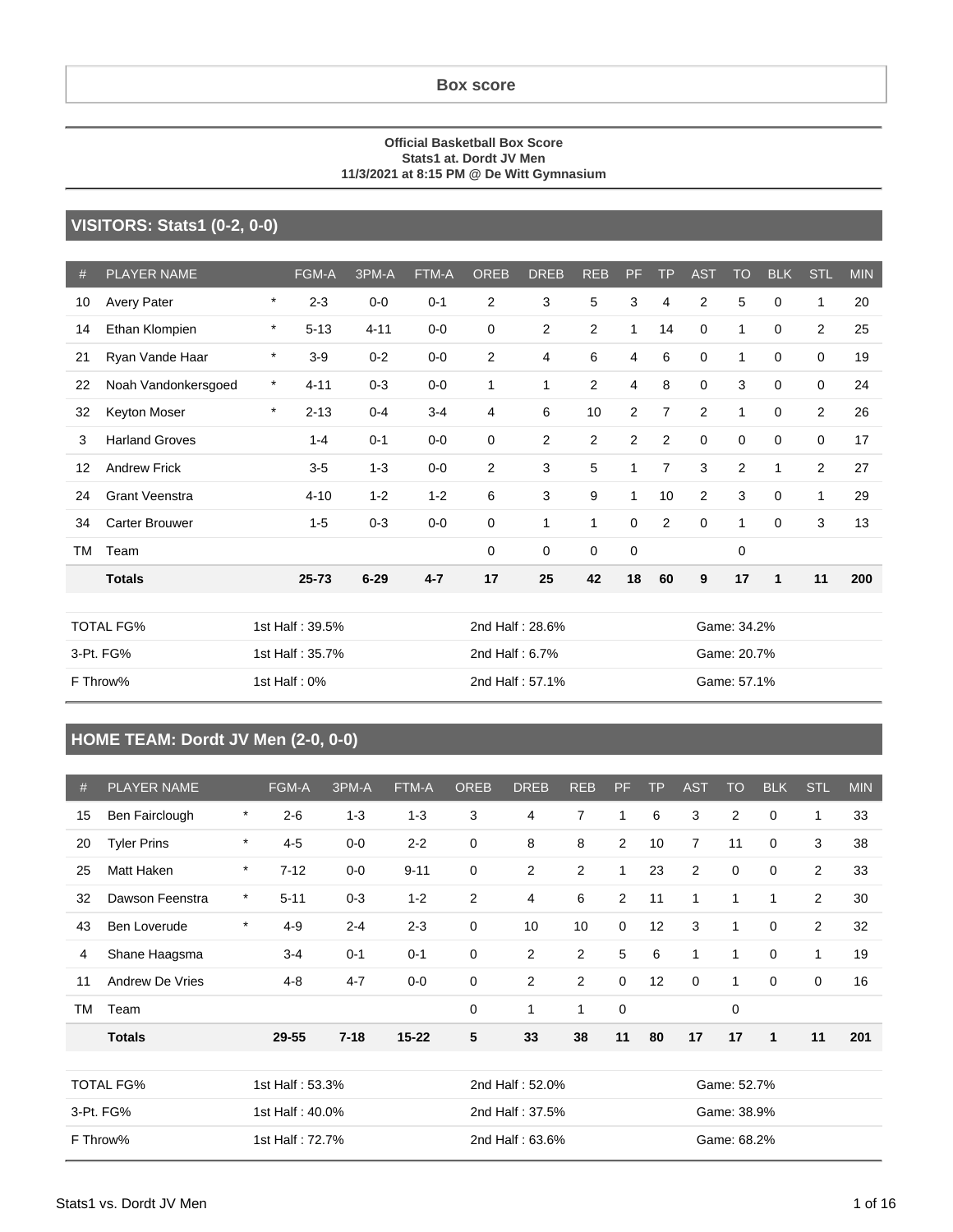| <b>SCORE BY PERIODS.</b> |     | $\mathcal{D}$ |                          | <b>TOTAL</b> |
|--------------------------|-----|---------------|--------------------------|--------------|
| Stats1                   | -35 | 25            | $\sim$                   | 60           |
| Dordt JV Men             | 44  | 36            | $\overline{\phantom{a}}$ | 80           |

**Officials:** ,,

**Attendance:** 0

**Technical fouls: STATS1-None. DORDT JV-None.**

**Points in the paint:** STATS1-24, DORDT JV-38. **Points off turnovers:** STATS1-13, DORDT JV-12.

**2nd chance points:** STATS1-14, DORDT JV-4. **Fast break points:** STATS1-2, DORDT JV-4.

**Bench Points:** STATS1-21, DORDT JV-18.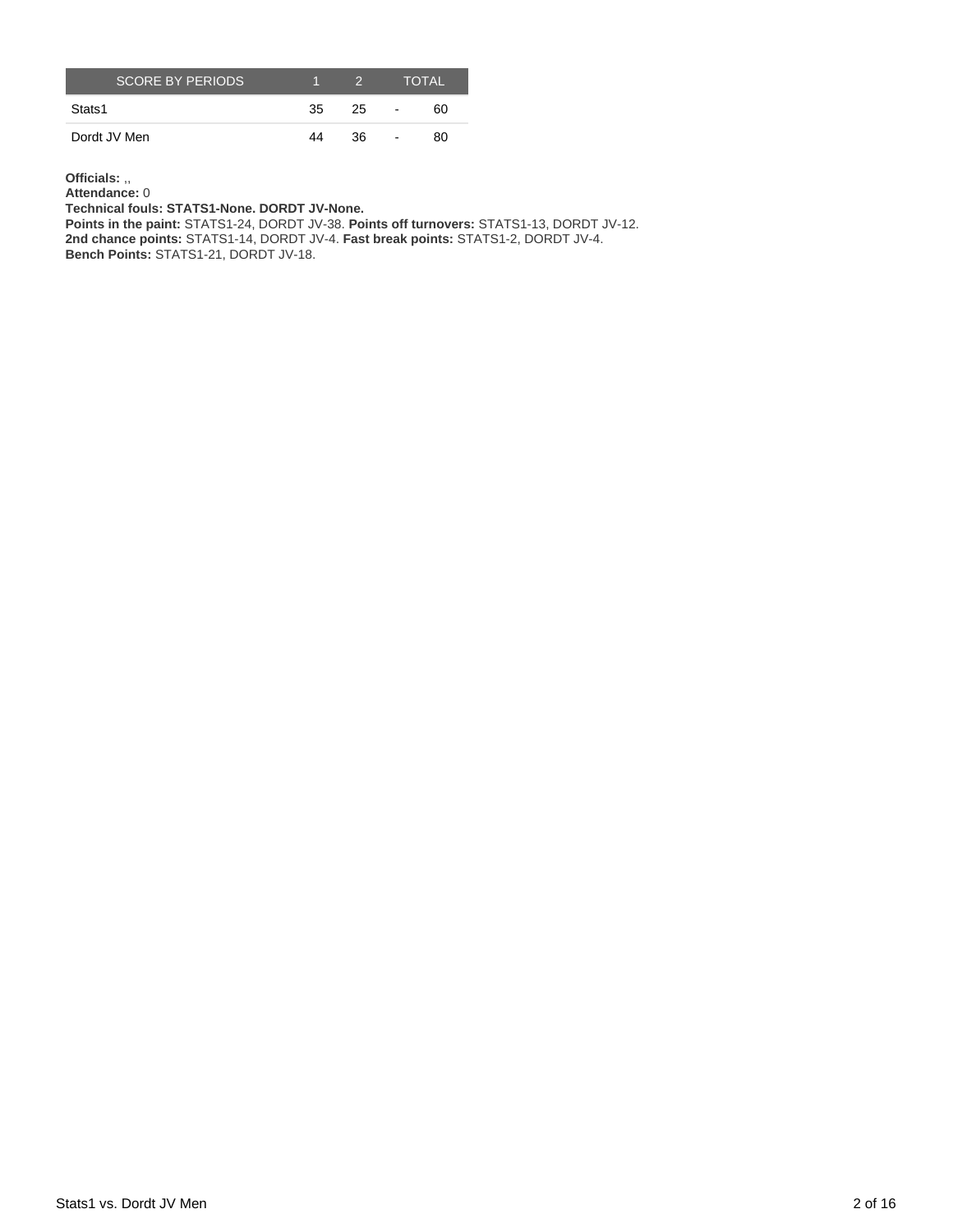#### **Play by Play**

## **1st Half**

| 19:58 |                                        | $0 - 2$ | LOVERUDE, BEN made layup                |
|-------|----------------------------------------|---------|-----------------------------------------|
| 19:58 |                                        | $0 - 2$ | Assist by FAIRCLOUGH, BEN               |
| 19:43 | MOSER, KEYTON missed jump shot         | $0 - 2$ |                                         |
| 19:43 |                                        | $0 - 2$ | FEENSTRA, DAWSON defensive rebound      |
| 19:34 |                                        | $0 - 4$ | HAKEN, MATT made jump shot              |
| 19:20 | KLOMPIEN, ETHAN missed 3-pt. jump shot | $0 - 4$ |                                         |
| 19:20 |                                        | $0 - 4$ | LOVERUDE, BEN defensive rebound         |
| 19:10 |                                        | $0 - 4$ | FEENSTRA, DAWSON missed 3-pt. jump shot |
| 19:10 | KLOMPIEN, ETHAN defensive rebound      | $0 - 4$ |                                         |
| 19:00 | Turnover by PATER, AVERY               | $0 - 4$ |                                         |
| 18:59 |                                        | $0 - 4$ | Steal by FEENSTRA, DAWSON               |
| 18:54 |                                        | $0 - 7$ | FAIRCLOUGH, BEN made 3-pt. jump shot    |
| 18:54 |                                        | $0 - 7$ | Assist by PRINS, TYLER                  |
| 18:34 | KLOMPIEN, ETHAN missed 3-pt. jump shot | $0 - 7$ |                                         |
| 18:34 | PATER, AVERY offensive rebound         | $0 - 7$ |                                         |
| 18:29 | Turnover by PATER, AVERY               | $0 - 7$ |                                         |
| 18:13 |                                        | $0 - 7$ | Turnover by PRINS, TYLER                |
| 18:12 | Steal by KLOMPIEN, ETHAN               | $0 - 7$ |                                         |
| 18:06 | VANDONKERSGOED, NOAH missed jump shot  | $0 - 7$ |                                         |
| 18:06 |                                        | $0 - 7$ | LOVERUDE, BEN defensive rebound         |
| 17:57 |                                        | $0 - 7$ | Turnover by FAIRCLOUGH, BEN             |
| 17:56 | Steal by MOSER, KEYTON                 | $0 - 7$ |                                         |
| 17:50 | HAAR, RYAN VANDE missed layup          | $0 - 7$ |                                         |
| 17:50 | PATER, AVERY offensive rebound         | $0 - 7$ |                                         |
| 17:48 | PATER, AVERY missed layup              | $0 - 7$ |                                         |
| 17:48 |                                        | $0 - 7$ | LOVERUDE, BEN defensive rebound         |
| 17:29 | Foul by HAAR, RYAN VANDE               | $0 - 7$ |                                         |
| 17:29 |                                        | $0 - 7$ | HAKEN, MATT missed free throw           |
| 17:29 |                                        | $0 - 7$ | TEAM deadball rebound                   |
| 17:29 |                                        | $0 - 8$ | HAKEN, MATT made free throw             |
| 17:16 |                                        | $0 - 8$ | Foul by FEENSTRA, DAWSON                |
| 17:01 | MOSER, KEYTON missed layup             | $0 - 8$ |                                         |
| 17:01 |                                        | $0 - 8$ | FEENSTRA, DAWSON defensive rebound      |
| 16:46 |                                        | $0 - 8$ | LOVERUDE, BEN missed layup              |
|       |                                        |         |                                         |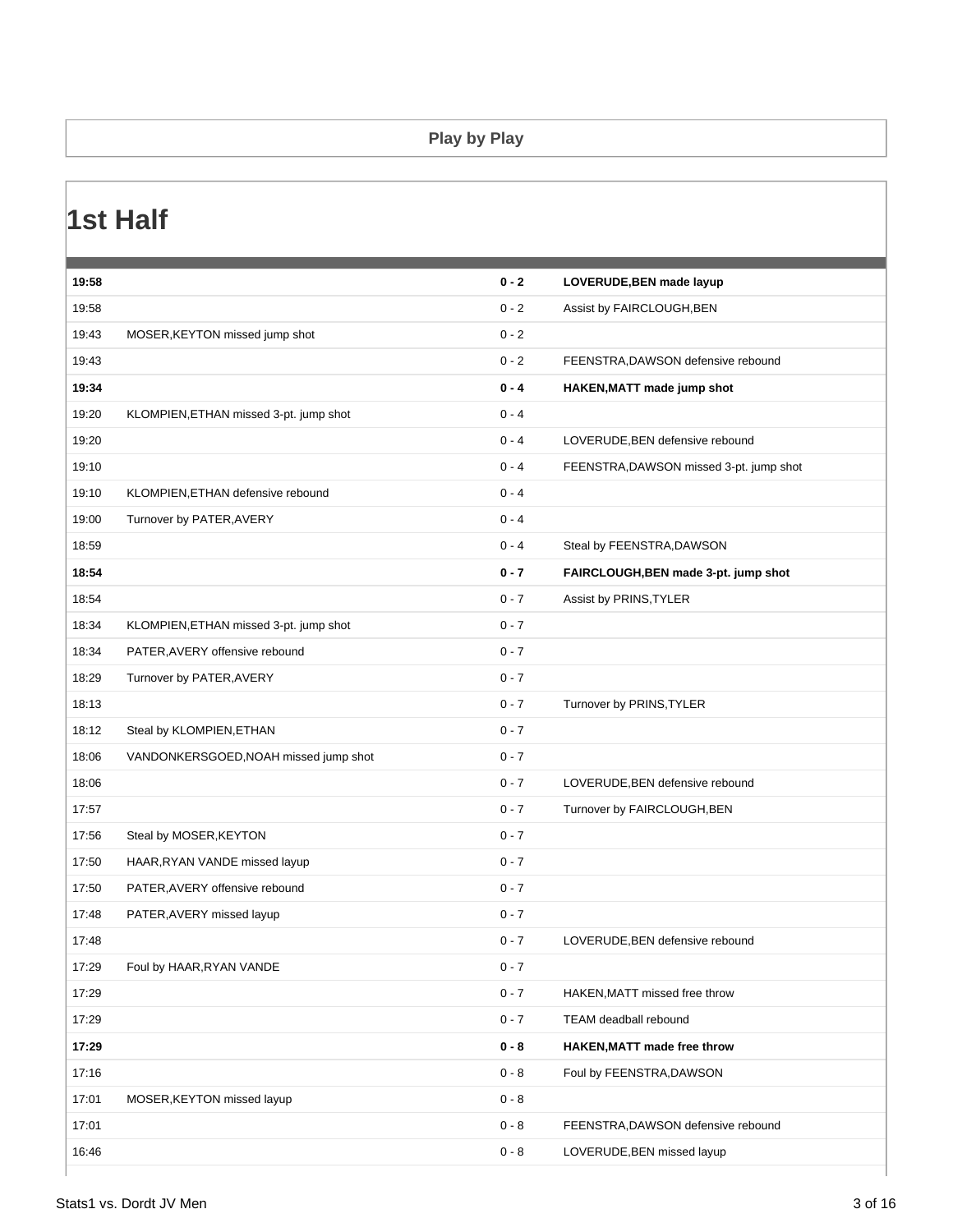| 16:46 | PATER, AVERY defensive rebound              | $0 - 8$  |                                       |
|-------|---------------------------------------------|----------|---------------------------------------|
| 16:39 | KLOMPIEN, ETHAN missed jump shot            | $0 - 8$  |                                       |
| 16:39 |                                             | $0 - 8$  | FEENSTRA, DAWSON defensive rebound    |
| 16:27 | Foul by PATER, AVERY                        | $0 - 8$  |                                       |
| 16:27 | 30SEC TIMEOUT by Stats1                     | $0 - 8$  |                                       |
| 16:27 |                                             | $0 - 9$  | <b>HAKEN, MATT made free throw</b>    |
| 16:27 |                                             | $0 - 10$ | <b>HAKEN, MATT made free throw</b>    |
| 16:13 | HAAR, RYAN VANDE missed layup               | $0 - 10$ |                                       |
| 16:13 |                                             | $0 - 10$ | LOVERUDE, BEN defensive rebound       |
| 16:00 |                                             | $0 - 10$ | HAKEN, MATT missed jump shot          |
| 16:00 | MOSER, KEYTON defensive rebound             | $0 - 10$ |                                       |
| 15:48 | HAAR, RYAN VANDE made jump shot             | $2 - 10$ |                                       |
| 15:28 |                                             | $2 - 12$ | FEENSTRA, DAWSON made layup           |
| 15:28 |                                             | $2 - 12$ | Assist by HAKEN, MATT                 |
| 15:11 | MOSER, KEYTON missed 3-pt. jump shot        | $2 - 12$ |                                       |
| 15:11 | HAAR, RYAN VANDE offensive rebound          | $2 - 12$ |                                       |
| 15:02 | VANDONKERSGOED, NOAH missed 3-pt. jump shot | $2 - 12$ |                                       |
| 15:02 |                                             | $2 - 12$ | LOVERUDE, BEN defensive rebound       |
| 14:59 | VEENSTRA, GRANT enters the game             | $2 - 12$ |                                       |
| 14:59 | FRICK, ANDREW enters the game               | $2 - 12$ |                                       |
| 14:59 | KLOMPIEN, ETHAN goes to the bench           | $2 - 12$ |                                       |
| 14:59 | PATER, AVERY goes to the bench              | $2 - 12$ |                                       |
| 14:59 |                                             | $2 - 12$ | HAAGSMA, SHANE enters the game        |
| 14:59 |                                             | $2 - 12$ | FEENSTRA, DAWSON goes to the bench    |
| 14:50 |                                             | $2 - 12$ | LOVERUDE, BEN missed 3-pt. jump shot  |
| 14:50 | MOSER, KEYTON defensive rebound             | $2 - 12$ |                                       |
| 14:34 | MOSER, KEYTON missed 3-pt. jump shot        | 2 - 12   |                                       |
| 14:34 |                                             | $2 - 12$ | PRINS, TYLER defensive rebound        |
| 14:28 |                                             | $2 - 14$ | <b>HAAGSMA, SHANE made layup</b>      |
| 14:28 |                                             | $2 - 14$ | Assist by PRINS, TYLER                |
| 14:20 | Foul by HAAR, RYAN VANDE                    | $2 - 14$ |                                       |
| 14:13 | VEENSTRA, GRANT missed layup                | $2 - 14$ |                                       |
| 14:13 |                                             | $2 - 14$ | HAKEN, MATT deadball rebound          |
| 14:00 |                                             | $2 - 14$ | HAAGSMA, SHANE missed 3-pt. jump shot |
| 14:00 |                                             | $2 - 14$ | FAIRCLOUGH, BEN offensive rebound     |
| 13:53 |                                             | $2 - 14$ | HAKEN, MATT missed jump shot          |
| 13:53 | HAAR, RYAN VANDE defensive rebound          | $2 - 14$ |                                       |
| 13:47 | MOSER, KEYTON missed jump shot              | $2 - 14$ |                                       |
| 13:47 |                                             | $2 - 14$ | HAAGSMA, SHANE defensive rebound      |
| 13:42 |                                             | $2 - 16$ | <b>HAKEN, MATT made layup</b>         |
| 13:38 | FULL TIMEOUT by Stats1                      | $2 - 16$ |                                       |
| 13:38 | GROVES, HARLAND enters the game             | $2 - 16$ |                                       |
|       |                                             |          |                                       |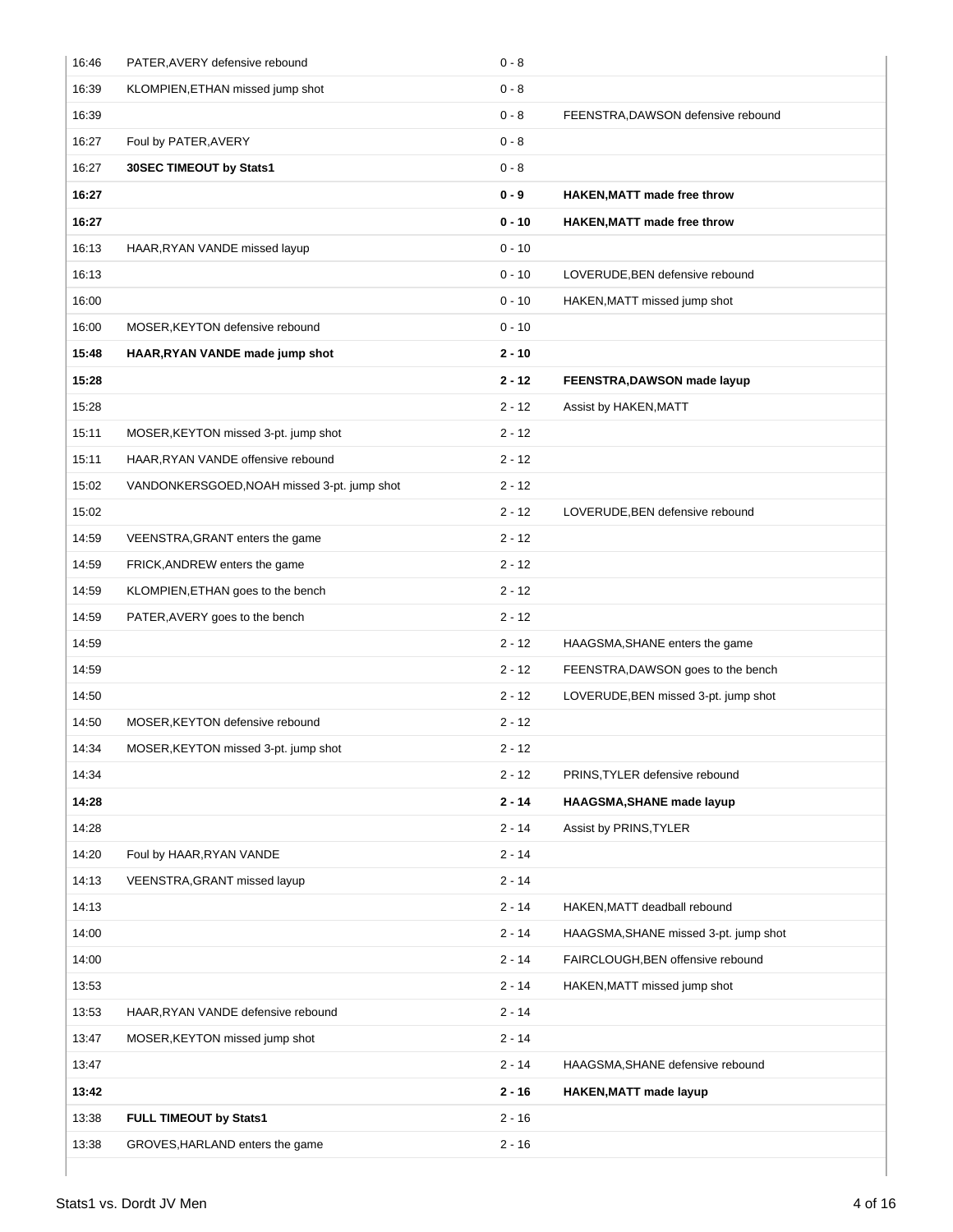| 13:38 | HAAR, RYAN VANDE goes to the bench     | $2 - 16$  |                                         |
|-------|----------------------------------------|-----------|-----------------------------------------|
| 13:14 | VEENSTRA, GRANT missed jump shot       | $2 - 16$  |                                         |
| 13:14 | VEENSTRA, GRANT offensive rebound      | $2 - 16$  |                                         |
| 13:10 |                                        | $2 - 16$  | Foul by HAAGSMA, SHANE                  |
| 12:57 | VANDONKERSGOED, NOAH made layup        | 4 - 16    |                                         |
| 12:49 |                                        | $4 - 16$  | Turnover by PRINS, TYLER                |
| 12:49 |                                        | $4 - 16$  | FEENSTRA, DAWSON enters the game        |
| 12:49 |                                        | $4 - 16$  | HAKEN, MATT goes to the bench           |
| 12:21 | VANDONKERSGOED, NOAH missed jump shot  | $4 - 16$  |                                         |
| 12:21 |                                        | $4 - 16$  | TEAM defensive rebound                  |
| 12:00 | Foul by VANDONKERSGOED, NOAH           | $4 - 16$  |                                         |
| 12:00 |                                        | $4 - 16$  | FAIRCLOUGH, BEN missed free throw       |
| 12:00 |                                        | $4 - 16$  | TEAM deadball rebound                   |
| 12:00 |                                        | 4 - 17    | FAIRCLOUGH, BEN made free throw         |
| 12:00 | BROUWER, CARTER enters the game        | $4 - 17$  |                                         |
| 12:00 | PATER, AVERY enters the game           | $4 - 17$  |                                         |
| 12:00 | MOSER, KEYTON goes to the bench        | $4 - 17$  |                                         |
| 12:00 | VANDONKERSGOED, NOAH goes to the bench | $4 - 17$  |                                         |
| 12:00 |                                        | $4 - 17$  | VRIES, ANDREW DE enters the game        |
| 12:00 |                                        | $4 - 17$  | LOVERUDE, BEN goes to the bench         |
| 11:35 | GROVES, HARLAND missed 3-pt. jump shot | $4 - 17$  |                                         |
| 11:35 |                                        | $4 - 17$  | PRINS, TYLER deadball rebound           |
| 11:27 |                                        | $4 - 17$  | Turnover by PRINS, TYLER                |
| 11:17 | Turnover by PATER, AVERY               | $4 - 17$  |                                         |
| 10:56 |                                        | $4 - 17$  | VRIES, ANDREW DE missed 3-pt. jump shot |
| 10:56 |                                        | $4 - 17$  | FEENSTRA, DAWSON offensive rebound      |
| 10:52 |                                        | 4 - 19    | FEENSTRA, DAWSON made layup             |
| 10:38 | <b>BROUWER, CARTER made jump shot</b>  | $6 - 19$  |                                         |
| 10:29 |                                        | $6 - 19$  | FEENSTRA, DAWSON missed layup           |
| 10:29 | VEENSTRA, GRANT defensive rebound      | $6 - 19$  |                                         |
| 10:13 | <b>VEENSTRA, GRANT made layup</b>      | $8 - 19$  |                                         |
| 10:01 |                                        | $8 - 19$  | FEENSTRA, DAWSON missed 3-pt. jump shot |
| 10:01 |                                        | $8 - 19$  | FAIRCLOUGH, BEN offensive rebound       |
| 09:56 |                                        | $8 - 21$  | FEENSTRA, DAWSON made layup             |
| 09:56 |                                        | $8 - 21$  | Assist by FAIRCLOUGH, BEN               |
| 09:35 | PATER, AVERY made layup                | $10 - 21$ |                                         |
| 09:28 |                                        | $10 - 24$ | VRIES, ANDREW DE made 3-pt. jump shot   |
| 09:28 |                                        | $10 - 24$ | Assist by PRINS, TYLER                  |
| 09:24 | 30SEC TIMEOUT by Stats1                | $10 - 24$ |                                         |
| 09:24 |                                        | $10 - 24$ | HAKEN, MATT enters the game             |
| 09:24 |                                        | $10 - 24$ | FAIRCLOUGH, BEN goes to the bench       |
| 09:05 | Turnover by VEENSTRA, GRANT            | $10 - 24$ |                                         |
|       |                                        |           |                                         |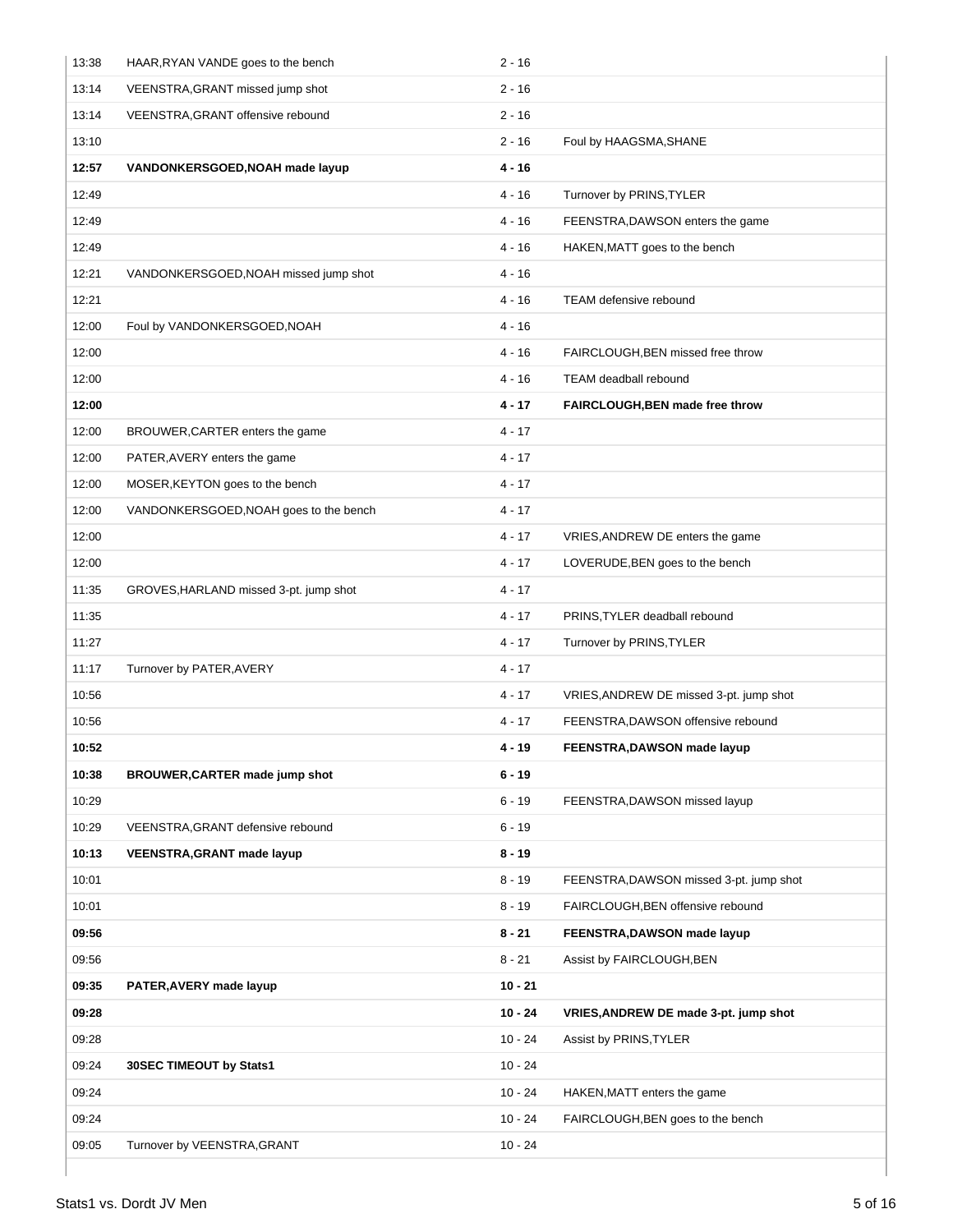| 08:51 |                                         | $10 - 24$ | Turnover by VRIES, ANDREW DE       |
|-------|-----------------------------------------|-----------|------------------------------------|
| 08:50 | Steal by BROUWER, CARTER                | $10 - 24$ |                                    |
| 08:44 | HAAR, RYAN VANDE enters the game        | $10 - 24$ |                                    |
| 08:44 | GROVES, HARLAND goes to the bench       | $10 - 24$ |                                    |
| 08:41 |                                         | 10 - 24   | Foul by HAAGSMA, SHANE             |
| 08:41 |                                         | $10 - 24$ | LOVERUDE, BEN enters the game      |
| 08:41 |                                         | $10 - 24$ | HAAGSMA, SHANE goes to the bench   |
| 08:22 | HAAR, RYAN VANDE made jump shot         | $12 - 24$ |                                    |
| 08:22 | Assist by FRICK, ANDREW                 | $12 - 24$ |                                    |
| 08:07 | KLOMPIEN, ETHAN enters the game         | $12 - 24$ |                                    |
| 08:07 | BROUWER, CARTER goes to the bench       | $12 - 24$ |                                    |
| 08:04 |                                         | $12 - 24$ | Turnover by PRINS, TYLER           |
| 08:03 | Steal by PATER, AVERY                   | $12 - 24$ |                                    |
| 07:49 | HAAR, RYAN VANDE missed 3-pt. jump shot | $12 - 24$ |                                    |
| 07:49 | FRICK, ANDREW offensive rebound         | $12 - 24$ |                                    |
| 07:39 | KLOMPIEN, ETHAN made 3-pt. jump shot    | $15 - 24$ |                                    |
| 07:39 | Assist by PATER, AVERY                  | $15 - 24$ |                                    |
| 07:09 | Foul by VANDONKERSGOED, NOAH            | $15 - 24$ |                                    |
| 07:09 |                                         | $15 - 25$ | <b>HAKEN, MATT made free throw</b> |
| 07:09 |                                         | $15 - 26$ | <b>HAKEN, MATT made free throw</b> |
| 07:09 | VANDONKERSGOED, NOAH enters the game    | $15 - 26$ |                                    |
| 07:09 | HAAR, RYAN VANDE goes to the bench      | $15 - 26$ |                                    |
| 07:09 |                                         | $15 - 26$ | FAIRCLOUGH, BEN enters the game    |
| 07:09 |                                         | $15 - 26$ | VRIES, ANDREW DE goes to the bench |
| 06:58 | KLOMPIEN, ETHAN made 3-pt. jump shot    | $18 - 26$ |                                    |
| 06:58 | Assist by FRICK, ANDREW                 | $18 - 26$ |                                    |
| 06:30 |                                         | $18 - 28$ | HAKEN, MATT made layup             |
| 06:30 |                                         | 18 - 28   | Assist by PRINS, TYLER             |
| 06:30 | Foul by PATER, AVERY                    | $18 - 28$ |                                    |
| 06:30 |                                         | $18 - 29$ | <b>HAKEN, MATT made free throw</b> |
| 06:12 | FRICK, ANDREW made 3-pt. jump shot      | $21 - 29$ |                                    |
| 06:12 | Assist by PATER, AVERY                  | $21 - 29$ |                                    |
| 05:57 |                                         | $21 - 31$ | PRINS, TYLER made layup            |
| 05:39 | KLOMPIEN, ETHAN missed 3-pt. jump shot  | $21 - 31$ |                                    |
| 05:39 |                                         | $21 - 31$ | PRINS, TYLER defensive rebound     |
| 05:33 |                                         | $21 - 33$ | LOVERUDE, BEN made layup           |
| 05:33 |                                         | $21 - 33$ | Assist by PRINS, TYLER             |
| 05:15 | VANDONKERSGOED, NOAH made layup         | $23 - 33$ |                                    |
| 05:02 |                                         | $23 - 35$ | <b>HAKEN, MATT made layup</b>      |
| 04:43 | Turnover by FRICK, ANDREW               | $23 - 35$ |                                    |
| 04:42 |                                         | $23 - 35$ | Steal by FAIRCLOUGH, BEN           |
| 04:34 |                                         | $23 - 35$ | Turnover by PRINS, TYLER           |
|       |                                         |           |                                    |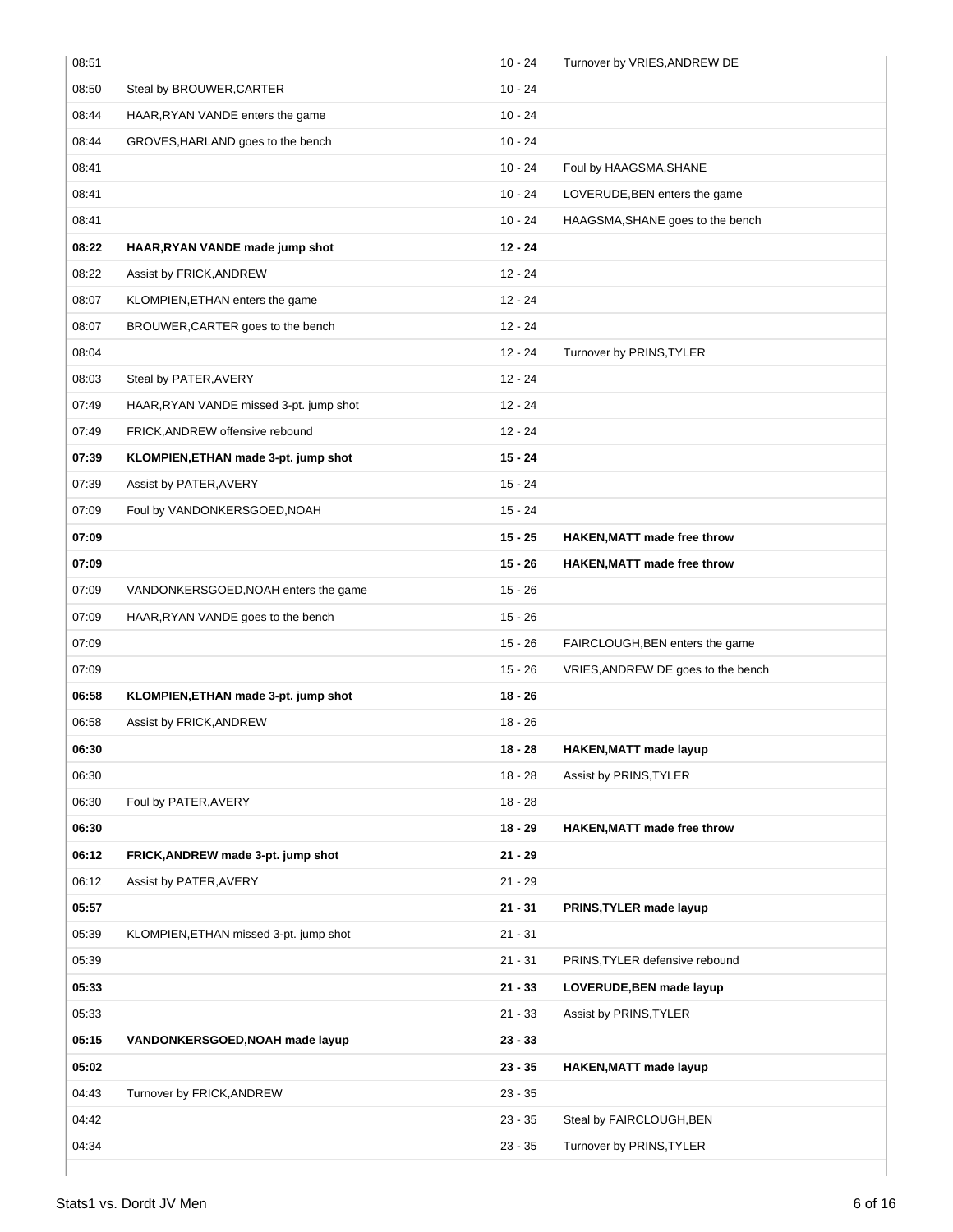| 04:32 | Steal by FRICK, ANDREW                 | $23 - 35$ |                                    |
|-------|----------------------------------------|-----------|------------------------------------|
| 04:24 | Turnover by VANDONKERSGOED, NOAH       | $23 - 35$ |                                    |
| 04:23 |                                        | $23 - 35$ | Steal by LOVERUDE, BEN             |
| 04:18 |                                        | $23 - 37$ | PRINS, TYLER made layup            |
| 04:18 |                                        | $23 - 37$ | Assist by FAIRCLOUGH, BEN          |
| 03:52 | Turnover by VANDONKERSGOED, NOAH       | $23 - 37$ |                                    |
| 03:51 |                                        | $23 - 37$ | Steal by FEENSTRA, DAWSON          |
| 03:48 | Foul by VANDONKERSGOED, NOAH           | $23 - 37$ |                                    |
| 03:48 |                                        | $23 - 38$ | FEENSTRA, DAWSON made free throw   |
| 03:48 |                                        | $23 - 38$ | FEENSTRA, DAWSON missed free throw |
| 03:48 | GROVES, HARLAND defensive rebound      | $23 - 38$ |                                    |
| 03:48 | GROVES, HARLAND enters the game        | $23 - 38$ |                                    |
| 03:48 | MOSER, KEYTON enters the game          | $23 - 38$ |                                    |
| 03:48 | VANDONKERSGOED, NOAH goes to the bench | $23 - 38$ |                                    |
| 03:48 | PATER, AVERY goes to the bench         | $23 - 38$ |                                    |
| 03:34 |                                        | $23 - 38$ | HAAGSMA, SHANE enters the game     |
| 03:34 |                                        | $23 - 38$ | FEENSTRA, DAWSON goes to the bench |
| 03:29 | KLOMPIEN, ETHAN made 3-pt. jump shot   | $26 - 38$ |                                    |
| 03:29 | Assist by MOSER, KEYTON                | $26 - 38$ |                                    |
| 03:16 |                                        | $26 - 41$ | LOVERUDE, BEN made 3-pt. jump shot |
| 03:16 |                                        | $26 - 41$ | Assist by PRINS, TYLER             |
| 02:55 | VEENSTRA, GRANT made jump shot         |           |                                    |
|       |                                        | $28 - 41$ |                                    |
| 02:37 |                                        | $28 - 41$ | HAKEN, MATT missed jump shot       |
| 02:37 | MOSER, KEYTON defensive rebound        | $28 - 41$ |                                    |
| 02:27 | VEENSTRA, GRANT missed jump shot       | $28 - 41$ |                                    |
| 02:27 |                                        | $28 - 41$ | PRINS, TYLER defensive rebound     |
| 02:21 |                                        | 28 - 41   | Turnover by PRINS, TYLER           |
| 02:20 | BROUWER, CARTER enters the game        | 28 - 41   |                                    |
| 02:20 | FRICK, ANDREW goes to the bench        | $28 - 41$ |                                    |
| 02:20 |                                        | $28 - 41$ | VRIES, ANDREW DE enters the game   |
| 02:20 |                                        | $28 - 41$ | PRINS, TYLER goes to the bench     |
| 02:08 | GROVES, HARLAND made layup             | $30 - 41$ |                                    |
| 01:53 |                                        | $30 - 41$ | VRIES, ANDREW DE missed jump shot  |
| 01:53 | MOSER, KEYTON defensive rebound        | $30 - 41$ |                                    |
| 01:35 | MOSER, KEYTON missed 3-pt. jump shot   | $30 - 41$ |                                    |
| 01:35 |                                        | $30 - 41$ | HAKEN, MATT defensive rebound      |
| 01:20 |                                        | $30 - 41$ | FAIRCLOUGH, BEN missed jump shot   |
| 01:20 | BROUWER, CARTER defensive rebound      | $30 - 41$ |                                    |
| 01:09 | BROUWER, CARTER missed jump shot       | $30 - 41$ |                                    |
| 01:09 | MOSER, KEYTON offensive rebound        | $30 - 41$ |                                    |
| 01:05 | <b>MOSER, KEYTON made layup</b>        | $32 - 41$ |                                    |
| 00:57 |                                        | $32 - 41$ | LOVERUDE, BEN missed layup         |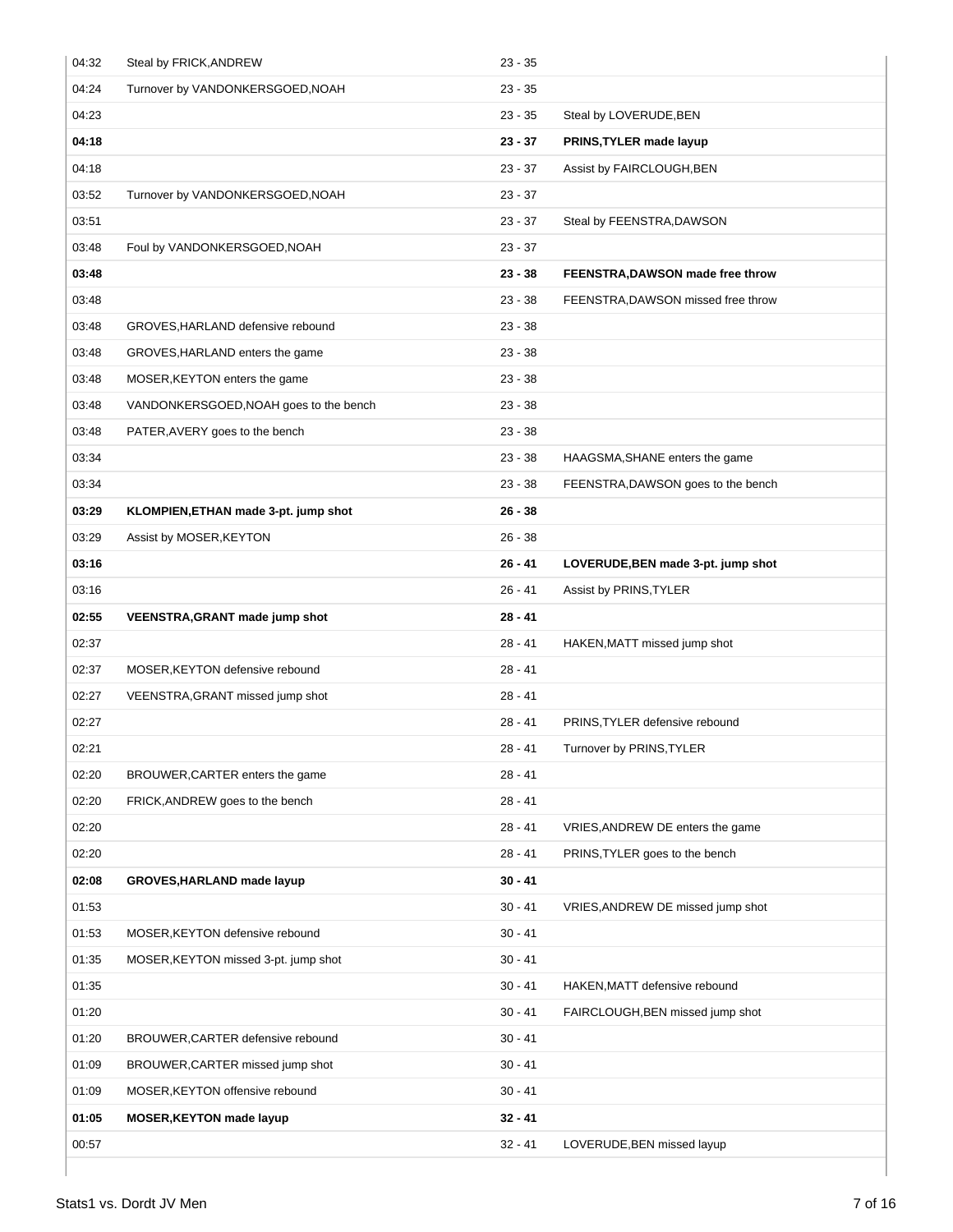| 00:57 |                                      | $32 - 41$ | FAIRCLOUGH, BEN offensive rebound      |
|-------|--------------------------------------|-----------|----------------------------------------|
| 00:46 |                                      | $32 - 41$ | FAIRCLOUGH, BEN missed 3-pt. jump shot |
| 00:46 | MOSER, KEYTON defensive rebound      | $32 - 41$ |                                        |
| 00:40 | VEENSTRA, GRANT made 3-pt. jump shot | $35 - 41$ |                                        |
| 00:40 | Assist by MOSER, KEYTON              | $35 - 41$ |                                        |
| 00:20 |                                      | $35 - 44$ | VRIES, ANDREW DE made 3-pt. jump shot  |
| 00:20 |                                      | 35 - 44   | Assist by HAAGSMA, SHANE               |
| 00:04 | MOSER, KEYTON missed layup           | 35 - 44   |                                        |
| 00:04 |                                      | 35 - 44   | VRIES, ANDREW DE defensive rebound     |

# **2nd Half**

| 19:40 | Foul by PATER, AVERY                   | $35 - 44$ |                                      |
|-------|----------------------------------------|-----------|--------------------------------------|
| 19:40 |                                        | $35 - 44$ | HAKEN, MATT missed free throw        |
| 19:40 |                                        | $35 - 44$ | TEAM deadball rebound                |
| 19:40 |                                        | $35 - 45$ | HAKEN, MATT made free throw          |
| 19:29 | MOSER, KEYTON missed jump shot         | $35 - 45$ |                                      |
| 19:29 |                                        | $35 - 45$ | FAIRCLOUGH, BEN defensive rebound    |
| 19:22 |                                        | $35 - 47$ | PRINS, TYLER made layup              |
| 19:09 | Turnover by VANDONKERSGOED, NOAH       | $35 - 47$ |                                      |
| 19:09 | FRICK, ANDREW enters the game          | $35 - 47$ |                                      |
| 19:09 | PATER, AVERY goes to the bench         | $35 - 47$ |                                      |
| 18:53 | Foul by HAAR, RYAN VANDE               | $35 - 47$ |                                      |
| 18:48 | VEENSTRA, GRANT enters the game        | $35 - 47$ |                                      |
| 18:48 | HAAR, RYAN VANDE goes to the bench     | $35 - 47$ |                                      |
| 18:41 |                                        | $35 - 47$ | LOVERUDE, BEN missed 3-pt. jump shot |
| 18:41 | FRICK, ANDREW defensive rebound        | $35 - 47$ |                                      |
| 18:33 | Turnover by KLOMPIEN, ETHAN            | $35 - 47$ |                                      |
| 18:30 |                                        | $35 - 47$ | Steal by PRINS, TYLER                |
| 18:29 |                                        | $35 - 47$ | Turnover by PRINS, TYLER             |
| 18:29 | KLOMPIEN, ETHAN missed 3-pt. jump shot | $35 - 47$ |                                      |
| 18:29 |                                        | $35 - 47$ | LOVERUDE, BEN defensive rebound      |
| 18:08 |                                        | $35 - 47$ | HAKEN, MATT missed layup             |
| 18:08 | VANDONKERSGOED, NOAH defensive rebound | $35 - 47$ |                                      |
| 17:56 | KLOMPIEN, ETHAN made 3-pt. jump shot   | $38 - 47$ |                                      |
| 17:56 | Assist by FRICK, ANDREW                | $38 - 47$ |                                      |
| 17:42 |                                        | $38 - 47$ | FEENSTRA, DAWSON missed jump shot    |
| 17:42 |                                        | $38 - 47$ | FEENSTRA, DAWSON offensive rebound   |
| 17:37 |                                        | $38 - 47$ | FEENSTRA, DAWSON missed layup        |
| 17:37 | VEENSTRA, GRANT defensive rebound      | $38 - 47$ |                                      |
| 17:09 | <b>VEENSTRA, GRANT made jump shot</b>  | $40 - 47$ |                                      |
| 16:54 |                                        | $40 - 49$ | PRINS, TYLER made layup              |
|       |                                        |           |                                      |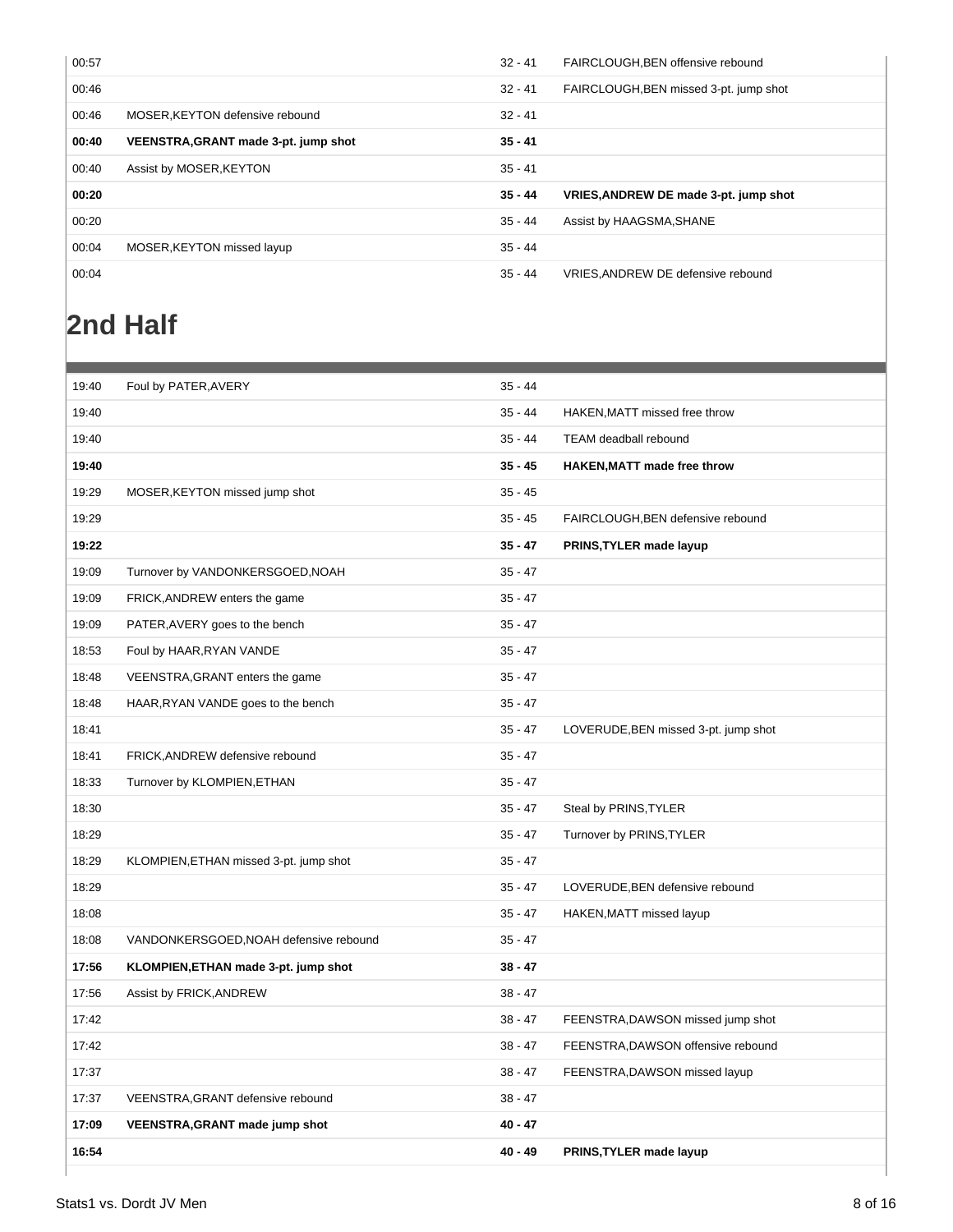| 16:32 | MOSER, KEYTON missed 3-pt. jump shot        | $40 - 49$ |                                    |
|-------|---------------------------------------------|-----------|------------------------------------|
| 16:32 | VEENSTRA, GRANT offensive rebound           | $40 - 49$ |                                    |
| 16:25 | FRICK, ANDREW made layup                    | $42 - 49$ |                                    |
| 16:25 | Assist by VEENSTRA, GRANT                   | $42 - 49$ |                                    |
| 16:13 | Foul by MOSER, KEYTON                       | $42 - 49$ |                                    |
| 16:10 |                                             | $42 - 50$ | <b>HAKEN, MATT made free throw</b> |
| 16:10 |                                             | $42 - 51$ | <b>HAKEN, MATT made free throw</b> |
| 15:58 |                                             | $42 - 51$ | HAAGSMA, SHANE enters the game     |
| 15:58 |                                             | $42 - 51$ | LOVERUDE, BEN goes to the bench    |
| 15:51 |                                             | $42 - 51$ | Foul by HAKEN, MATT                |
| 15:44 | KLOMPIEN, ETHAN missed 3-pt. jump shot      | $42 - 51$ |                                    |
| 15:44 |                                             | $42 - 51$ | PRINS, TYLER defensive rebound     |
| 15:41 | Foul by KLOMPIEN, ETHAN                     | $42 - 51$ |                                    |
| 15:30 |                                             | $42 - 51$ | Turnover by FEENSTRA, DAWSON       |
| 15:28 | Steal by FRICK, ANDREW                      | $42 - 51$ |                                    |
| 15:27 | Turnover by FRICK, ANDREW                   | $42 - 51$ |                                    |
| 15:26 |                                             | $42 - 51$ | Steal by PRINS, TYLER              |
| 15:20 |                                             | $42 - 51$ | HAKEN, MATT missed layup           |
| 15:20 | VEENSTRA, GRANT defensive rebound           | $42 - 51$ |                                    |
| 15:13 | Turnover by VEENSTRA, GRANT                 | $42 - 51$ |                                    |
| 15:11 |                                             | $42 - 51$ | Steal by PRINS, TYLER              |
| 15:10 |                                             | $42 - 51$ | Turnover by HAAGSMA, SHANE         |
| 14:55 | VEENSTRA, GRANT missed jump shot            | $42 - 51$ |                                    |
| 14:55 | VEENSTRA, GRANT offensive rebound           | $42 - 51$ |                                    |
| 14:48 | FRICK, ANDREW missed 3-pt. jump shot        | $42 - 51$ |                                    |
| 14:48 | VEENSTRA, GRANT offensive rebound           | $42 - 51$ |                                    |
| 14:44 |                                             | $42 - 51$ | Foul by FEENSTRA, DAWSON           |
| 14:44 | VEENSTRA, GRANT missed free throw           | $42 - 51$ |                                    |
| 14:44 | TEAM deadball rebound                       | $42 - 51$ |                                    |
| 14:44 | VEENSTRA, GRANT made free throw             | $43 - 51$ |                                    |
| 14:29 |                                             | $43 - 51$ | PRINS, TYLER missed jump shot      |
| 14:29 | Block by FRICK, ANDREW                      | $43 - 51$ |                                    |
| 14:29 | FRICK, ANDREW defensive rebound             | $43 - 51$ |                                    |
| 14:15 | VANDONKERSGOED, NOAH missed 3-pt. jump shot | $43 - 51$ |                                    |
| 14:15 | MOSER, KEYTON offensive rebound             | $43 - 51$ |                                    |
| 14:08 | KLOMPIEN, ETHAN missed 3-pt. jump shot      | $43 - 51$ |                                    |
| 14:08 | VANDONKERSGOED, NOAH offensive rebound      | $43 - 51$ |                                    |
| 13:57 | VANDONKERSGOED, NOAH made layup             | $45 - 51$ |                                    |
| 13:50 |                                             | $45 - 53$ | FEENSTRA, DAWSON made layup        |
| 13:50 |                                             | $45 - 53$ | Assist by HAKEN, MATT              |
| 13:46 |                                             | $45 - 53$ | FULL TIMEOUT by Dordt JV Men       |
| 13:43 | GROVES, HARLAND enters the game             | $45 - 53$ |                                    |
|       |                                             |           |                                    |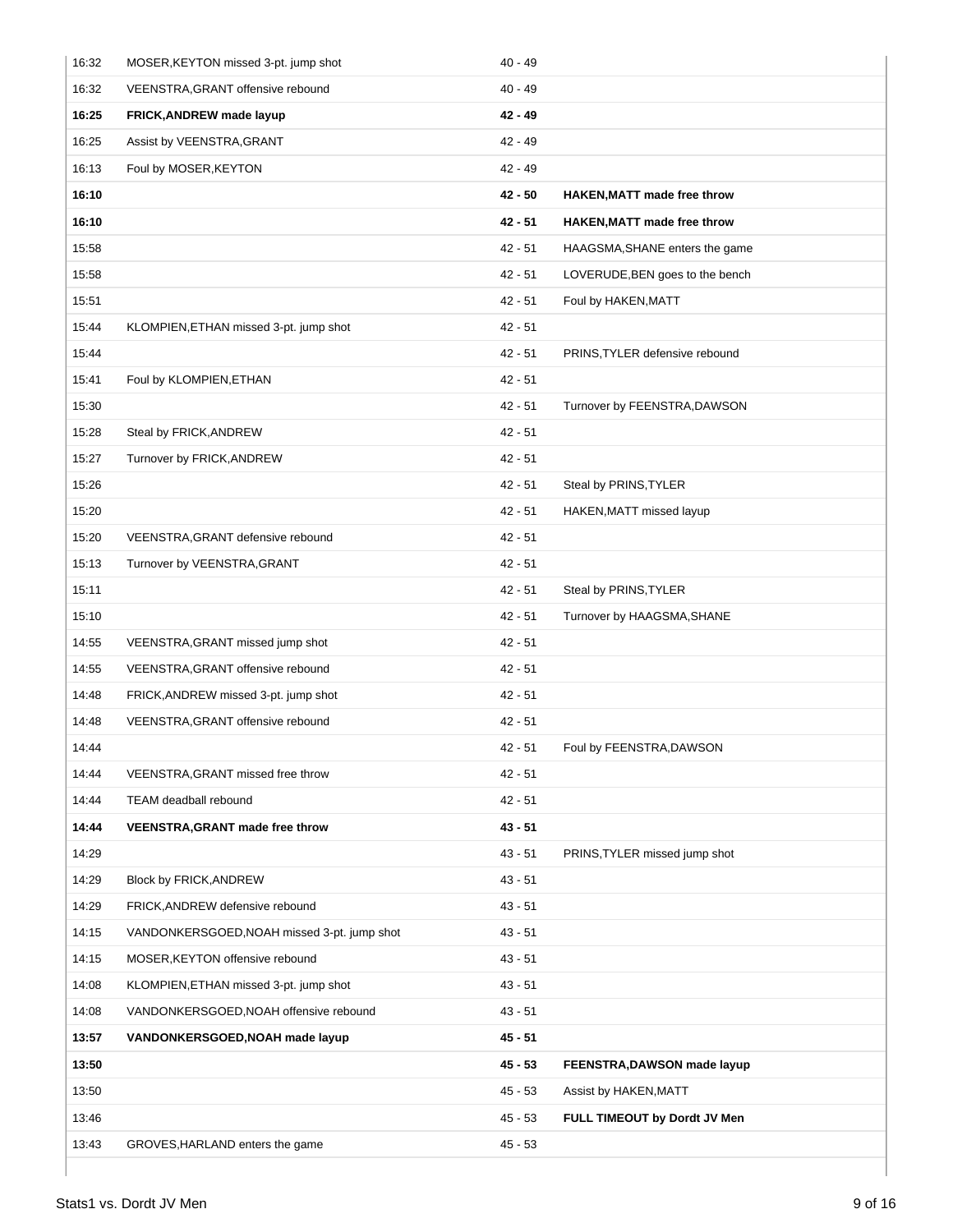| 13:43 | KLOMPIEN, ETHAN goes to the bench      | $45 - 53$ |                                        |
|-------|----------------------------------------|-----------|----------------------------------------|
| 13:38 | VEENSTRA, GRANT missed jump shot       | $45 - 53$ |                                        |
| 13:38 |                                        | $45 - 53$ | FAIRCLOUGH, BEN defensive rebound      |
| 13:02 |                                        | $45 - 55$ | <b>HAKEN, MATT made layup</b>          |
| 12:45 | FRICK, ANDREW made layup               | $47 - 55$ |                                        |
| 12:33 | Foul by MOSER, KEYTON                  | $47 - 55$ |                                        |
| 12:33 |                                        | 47 - 55   | LOVERUDE, BEN enters the game          |
| 12:33 |                                        | $47 - 55$ | FEENSTRA, DAWSON goes to the bench     |
| 12:16 | Foul by GROVES, HARLAND                | $47 - 55$ |                                        |
| 12:16 |                                        | 47 - 56   | LOVERUDE, BEN made free throw          |
| 12:16 |                                        | $47 - 57$ | LOVERUDE, BEN made free throw          |
| 11:50 |                                        | $47 - 57$ | Foul by FAIRCLOUGH, BEN                |
| 11:50 | BROUWER, CARTER enters the game        | $47 - 57$ |                                        |
| 11:50 | HAAR, RYAN VANDE enters the game       | $47 - 57$ |                                        |
| 11:50 | PATER, AVERY enters the game           | $47 - 57$ |                                        |
| 11:50 | MOSER, KEYTON goes to the bench        | 47 - 57   |                                        |
| 11:50 | VEENSTRA, GRANT goes to the bench      | $47 - 57$ |                                        |
| 11:50 | VANDONKERSGOED, NOAH goes to the bench | $47 - 57$ |                                        |
| 11:34 | Turnover by BROUWER, CARTER            | $47 - 57$ |                                        |
| 11:33 |                                        | $47 - 57$ | Steal by HAKEN, MATT                   |
| 11:25 |                                        | 47 - 59   | HAAGSMA, SHANE made jump shot          |
| 11:07 | Turnover by PATER, AVERY               | $47 - 59$ |                                        |
| 10:54 |                                        | $47 - 59$ | FAIRCLOUGH, BEN missed 3-pt. jump shot |
| 10:54 | FRICK, ANDREW defensive rebound        | $47 - 59$ |                                        |
| 10:25 | BROUWER, CARTER missed 3-pt. jump shot | $47 - 59$ |                                        |
| 10:25 |                                        | $47 - 59$ | PRINS, TYLER defensive rebound         |
| 10:21 | Foul by GROVES, HARLAND                | $47 - 59$ |                                        |
| 10:21 |                                        | 47 - 60   | PRINS, TYLER made free throw           |
| 10:21 |                                        | 47 - 61   | PRINS, TYLER made free throw           |
| 10:05 | HAAR, RYAN VANDE made jump shot        | $49 - 61$ |                                        |
| 09:46 |                                        | $49 - 61$ | Turnover by LOVERUDE, BEN              |
| 09:29 | FRICK, ANDREW missed 3-pt. jump shot   | $49 - 61$ |                                        |
| 09:29 |                                        | $49 - 61$ | LOVERUDE, BEN defensive rebound        |
| 09:17 |                                        | 49 - 63   | HAKEN, MATT made layup                 |
| 09:17 |                                        | $49 - 63$ | Assist by LOVERUDE, BEN                |
| 09:02 | Turnover by PATER, AVERY               | $49 - 63$ |                                        |
| 09:01 |                                        | $49 - 63$ | Steal by HAAGSMA, SHANE                |
| 08:59 |                                        | $49 - 65$ | HAAGSMA, SHANE made layup              |
| 08:59 | Foul by FRICK, ANDREW                  | 49 - 65   |                                        |
| 08:59 | KLOMPIEN, ETHAN enters the game        | $49 - 65$ |                                        |
| 08:59 | VANDONKERSGOED, NOAH enters the game   | 49 - 65   |                                        |
| 08:59 | VEENSTRA, GRANT enters the game        | 49 - 65   |                                        |
|       |                                        |           |                                        |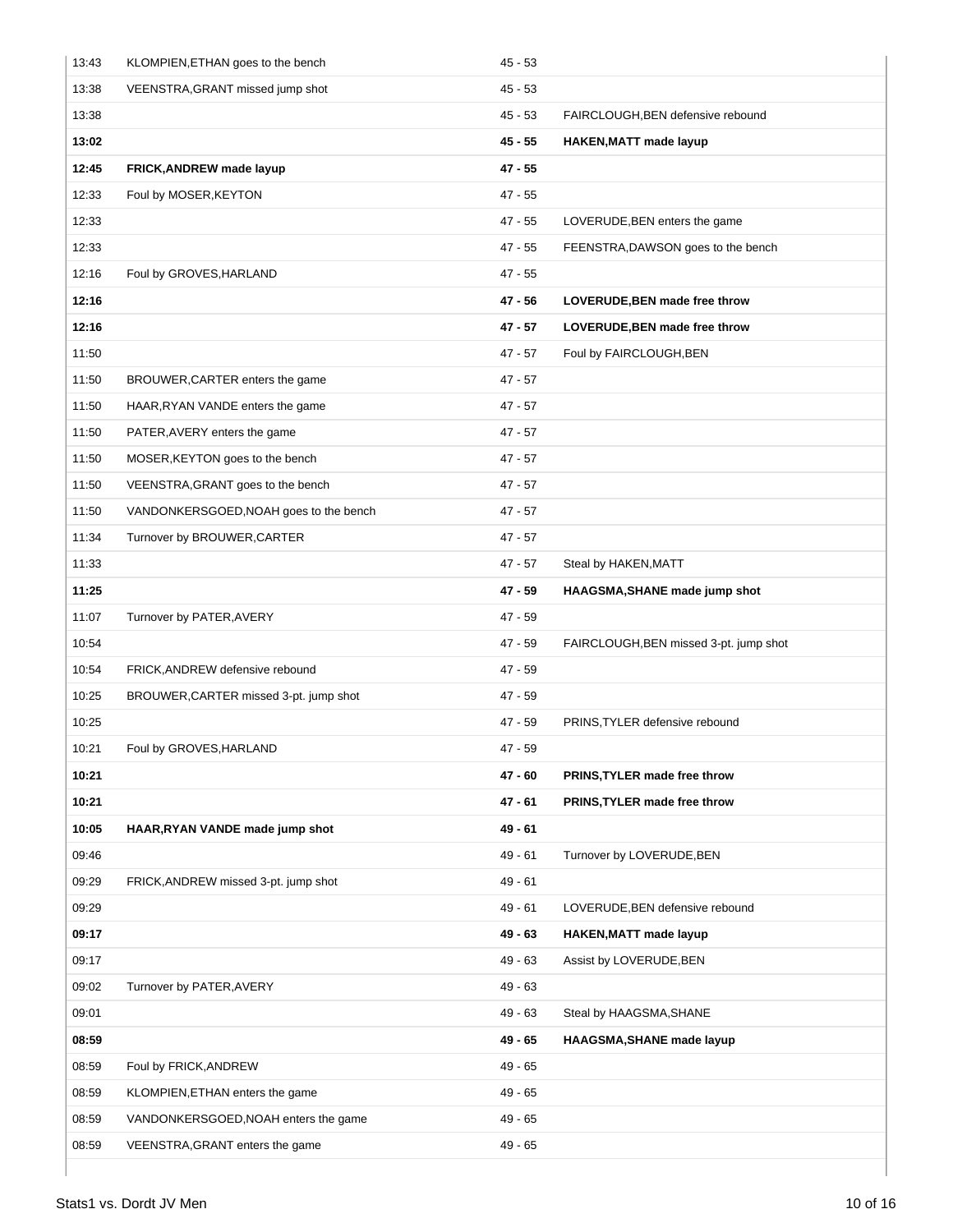| 08:59 | MOSER, KEYTON enters the game               | $49 - 65$ |                                         |
|-------|---------------------------------------------|-----------|-----------------------------------------|
| 08:59 | GROVES, HARLAND goes to the bench           | $49 - 65$ |                                         |
| 08:59 | BROUWER, CARTER goes to the bench           | 49 - 65   |                                         |
| 08:59 | FRICK, ANDREW goes to the bench             | 49 - 65   |                                         |
| 08:59 | PATER, AVERY goes to the bench              | $49 - 65$ |                                         |
| 08:59 |                                             | 49 - 65   | FEENSTRA, DAWSON enters the game        |
| 08:59 |                                             | $49 - 65$ | VRIES, ANDREW DE enters the game        |
| 08:59 |                                             | 49 - 65   | LOVERUDE, BEN goes to the bench         |
| 08:59 |                                             | 49 - 65   | HAKEN, MATT goes to the bench           |
| 08:58 |                                             | 49 - 65   | HAAGSMA, SHANE missed free throw        |
| 08:58 | HAAR, RYAN VANDE defensive rebound          | $49 - 65$ |                                         |
| 08:57 | VANDONKERSGOED, NOAH made jump shot         | $51 - 65$ |                                         |
| 08:28 |                                             | $51 - 68$ | VRIES, ANDREW DE made 3-pt. jump shot   |
| 08:28 |                                             | $51 - 68$ | Assist by LOVERUDE, BEN                 |
| 08:16 |                                             | $51 - 68$ | Foul by HAAGSMA, SHANE                  |
| 08:16 | <b>MOSER, KEYTON made free throw</b>        | $52 - 68$ |                                         |
| 08:16 | <b>MOSER, KEYTON made free throw</b>        | $53 - 68$ |                                         |
| 07:59 |                                             | $53 - 68$ | VRIES, ANDREW DE missed 3-pt. jump shot |
| 07:59 | KLOMPIEN, ETHAN defensive rebound           | $53 - 68$ |                                         |
| 07:48 | MOSER, KEYTON missed layup                  | $53 - 68$ |                                         |
| 07:48 |                                             | $53 - 68$ | Block by FEENSTRA, DAWSON               |
| 07:48 |                                             | $53 - 68$ | HAAGSMA, SHANE defensive rebound        |
| 07:38 |                                             | $53 - 71$ | LOVERUDE, BEN made 3-pt. jump shot      |
| 07:38 |                                             | $53 - 71$ | Assist by FEENSTRA, DAWSON              |
| 07:20 |                                             | $53 - 71$ | Foul by HAAGSMA, SHANE                  |
| 07:11 | HAAR, RYAN VANDE missed 3-pt. jump shot     | $53 - 71$ |                                         |
| 07:11 | MOSER, KEYTON offensive rebound             | $53 - 71$ |                                         |
| 07:06 |                                             | $53 - 71$ | Foul by HAAGSMA, SHANE                  |
| 07:06 |                                             | $53 - 71$ | LOVERUDE, BEN enters the game           |
| 07:06 |                                             | $53 - 71$ | HAAGSMA, SHANE goes to the bench        |
| 06:59 | VANDONKERSGOED, NOAH missed 3-pt. jump shot | $53 - 71$ |                                         |
| 06:59 |                                             | $53 - 71$ | LOVERUDE, BEN defensive rebound         |
| 06:54 | Foul by VANDONKERSGOED, NOAH                | $53 - 71$ |                                         |
| 06:52 |                                             | $53 - 71$ | LOVERUDE, BEN missed free throw         |
| 06:52 | MOSER, KEYTON defensive rebound             | $53 - 71$ |                                         |
| 06:44 | VANDONKERSGOED, NOAH missed jump shot       | $53 - 71$ |                                         |
| 06:44 | MOSER, KEYTON offensive rebound             | $53 - 71$ |                                         |
| 06:41 | <b>MOSER, KEYTON made layup</b>             | $55 - 71$ |                                         |
| 06:29 |                                             | $55 - 73$ | FEENSTRA, DAWSON made layup             |
| 06:29 |                                             | $55 - 73$ | Assist by LOVERUDE, BEN                 |
| 06:13 | VANDONKERSGOED, NOAH missed jump shot       | $55 - 73$ |                                         |
| 06:13 |                                             | $55 - 73$ | VRIES, ANDREW DE defensive rebound      |
|       |                                             |           |                                         |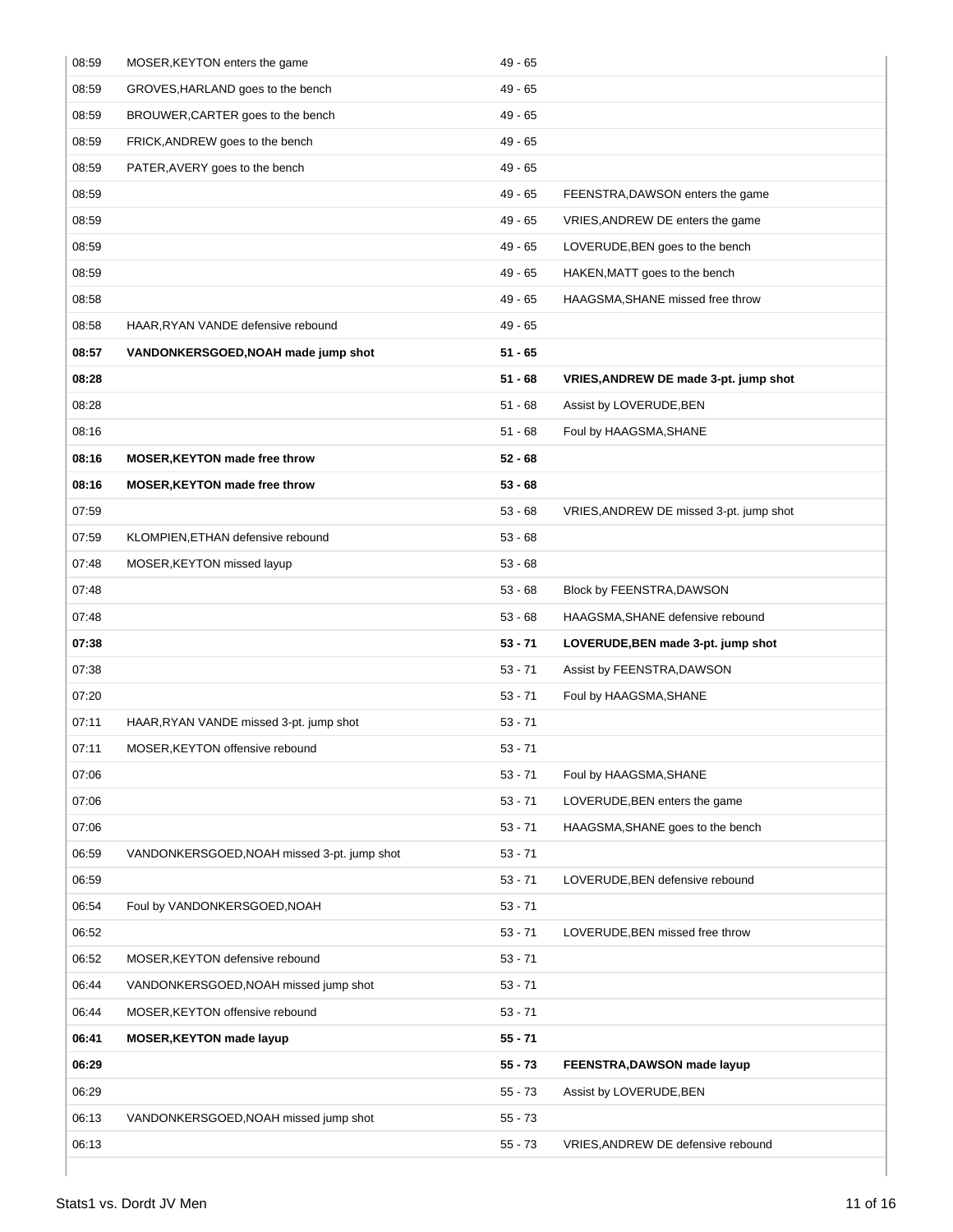| 05:52 |                                        | $55 - 75$ | HAKEN, MATT made jump shot              |
|-------|----------------------------------------|-----------|-----------------------------------------|
| 05:37 | Turnover by MOSER, KEYTON              | $55 - 75$ |                                         |
| 05:36 |                                        | $55 - 75$ | Steal by HAKEN, MATT                    |
| 05:31 |                                        | $55 - 75$ | VRIES, ANDREW DE missed 3-pt. jump shot |
| 05:31 | HAAR, RYAN VANDE defensive rebound     | $55 - 75$ |                                         |
| 05:13 | Turnover by HAAR, RYAN VANDE           | $55 - 75$ |                                         |
| 05:12 |                                        | $55 - 75$ | Steal by LOVERUDE, BEN                  |
| 04:59 |                                        | $55 - 75$ | LOVERUDE, BEN missed layup              |
| 04:59 | HAAR, RYAN VANDE defensive rebound     | $55 - 75$ |                                         |
| 04:47 | KLOMPIEN, ETHAN missed 3-pt. jump shot | $55 - 75$ |                                         |
| 04:47 | VEENSTRA, GRANT offensive rebound      | $55 - 75$ |                                         |
| 04:42 | Foul by VEENSTRA, GRANT                | $55 - 75$ |                                         |
| 04:42 | Turnover by VEENSTRA, GRANT            | $55 - 75$ |                                         |
| 04:42 |                                        | $55 - 75$ | HAKEN, MATT enters the game             |
| 04:42 |                                        | $55 - 75$ | FAIRCLOUGH, BEN goes to the bench       |
| 04:32 |                                        | $55 - 75$ | Turnover by PRINS, TYLER                |
| 04:32 | Steal by KLOMPIEN, ETHAN               | $55 - 75$ |                                         |
| 04:29 | <b>KLOMPIEN, ETHAN made layup</b>      | $57 - 75$ |                                         |
| 04:09 |                                        | $57 - 78$ | VRIES, ANDREW DE made 3-pt. jump shot   |
| 04:09 |                                        | $57 - 78$ | Assist by PRINS, TYLER                  |
| 03:54 | MOSER, KEYTON missed layup             | $57 - 78$ |                                         |
| 03:54 |                                        | $57 - 78$ | FEENSTRA, DAWSON defensive rebound      |
| 03:47 |                                        | $57 - 78$ | Turnover by PRINS, TYLER                |
| 03:46 | Steal by MOSER, KEYTON                 | $57 - 78$ |                                         |
| 03:44 |                                        | $57 - 78$ | Foul by PRINS, TYLER                    |
| 03:44 | <b>MOSER, KEYTON made free throw</b>   | $58 - 78$ |                                         |
| 03:44 | MOSER, KEYTON missed free throw        | $58 - 78$ |                                         |
| 03:44 | HAAR, RYAN VANDE offensive rebound     | $58 - 78$ |                                         |
| 03:44 | HAAR, RYAN VANDE missed layup          | $58 - 78$ |                                         |
| 03:44 |                                        | $58 - 78$ | FAIRCLOUGH, BEN defensive rebound       |
| 03:44 | FRICK, ANDREW enters the game          | $58 - 78$ |                                         |
| 03:44 | BROUWER, CARTER enters the game        | $58 - 78$ |                                         |
| 03:44 | GROVES, HARLAND enters the game        | $58 - 78$ |                                         |
| 03:44 | VEENSTRA, GRANT goes to the bench      | $58 - 78$ |                                         |
| 03:44 | VANDONKERSGOED, NOAH goes to the bench | $58 - 78$ |                                         |
| 03:44 | KLOMPIEN, ETHAN goes to the bench      | $58 - 78$ |                                         |
| 03:38 | PATER, AVERY enters the game           | 58 - 78   |                                         |
| 03:38 | MOSER, KEYTON goes to the bench        | $58 - 78$ |                                         |
| 03:19 |                                        | $58 - 78$ | FAIRCLOUGH, BEN missed jump shot        |
| 03:19 | GROVES, HARLAND defensive rebound      | $58 - 78$ |                                         |
| 02:50 | HAAR, RYAN VANDE missed jump shot      | $58 - 78$ |                                         |
| 02:50 |                                        | $58 - 78$ | PRINS, TYLER defensive rebound          |
|       |                                        |           |                                         |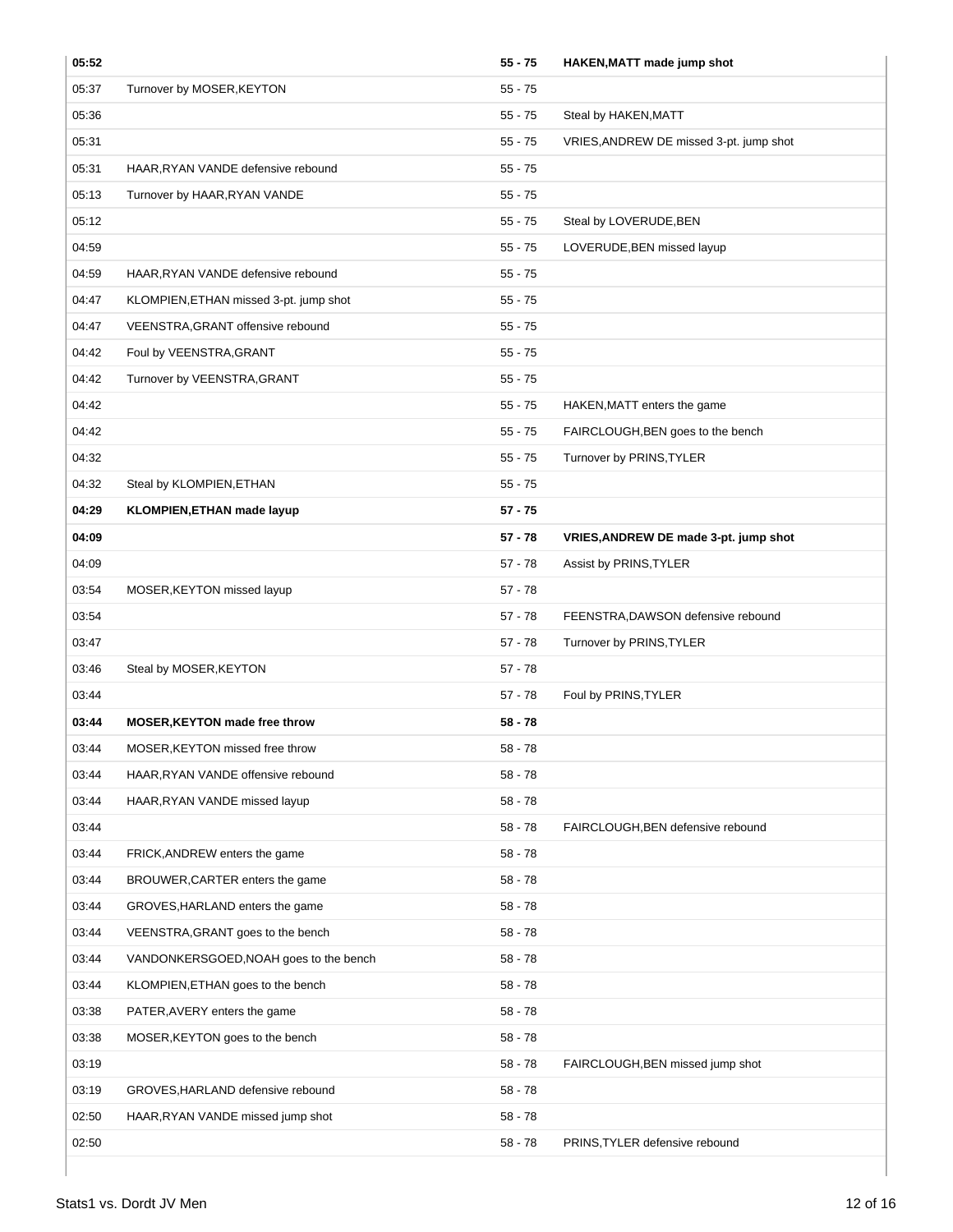| 02:42 |                                        | $58 - 78$ | FEENSTRA, DAWSON missed 3-pt. jump shot |
|-------|----------------------------------------|-----------|-----------------------------------------|
| 02:42 | PATER, AVERY defensive rebound         | $58 - 78$ |                                         |
| 02:32 | BROUWER, CARTER missed 3-pt. jump shot | $58 - 78$ |                                         |
| 02:32 | FRICK, ANDREW offensive rebound        | $58 - 78$ |                                         |
| 02:13 | GROVES, HARLAND missed jump shot       | $58 - 78$ |                                         |
| 02:13 |                                        | $58 - 78$ | LOVERUDE, BEN defensive rebound         |
| 01:43 |                                        | $58 - 80$ | FAIRCLOUGH, BEN made layup              |
| 01:43 | Foul by HAAR, RYAN VANDE               | $58 - 80$ |                                         |
| 01:43 |                                        | $58 - 80$ | FAIRCLOUGH, BEN missed free throw       |
| 01:43 | PATER, AVERY defensive rebound         | $58 - 80$ |                                         |
| 01:43 | VEENSTRA, GRANT enters the game        | $58 - 80$ |                                         |
| 01:43 | HAAR, RYAN VANDE goes to the bench     | $58 - 80$ |                                         |
| 01:38 |                                        | $58 - 80$ | Foul by PRINS, TYLER                    |
| 01:35 | PATER, AVERY missed free throw         | $58 - 80$ |                                         |
| 01:35 | VEENSTRA, GRANT offensive rebound      | $58 - 80$ |                                         |
| 01:35 | BROUWER, CARTER missed 3-pt. jump shot | $58 - 80$ |                                         |
| 01:35 |                                        | $58 - 80$ | PRINS, TYLER defensive rebound          |
| 01:34 |                                        | $58 - 80$ | Turnover by PRINS, TYLER                |
| 01:33 | Steal by BROUWER, CARTER               | $58 - 80$ |                                         |
| 01:21 | GROVES, HARLAND missed jump shot       | $58 - 80$ |                                         |
| 01:21 |                                        | $58 - 80$ | FAIRCLOUGH, BEN defensive rebound       |
| 01:14 |                                        | $58 - 80$ | Turnover by FAIRCLOUGH, BEN             |
| 01:13 | Steal by BROUWER, CARTER               | $58 - 80$ |                                         |
| 00:46 | VEENSTRA, GRANT missed 3-pt. jump shot | $58 - 80$ |                                         |
| 00:46 |                                        | $58 - 80$ | LOVERUDE, BEN defensive rebound         |
| 00:30 |                                        | $58 - 80$ | Turnover by PRINS, TYLER                |
| 00:29 | Steal by VEENSTRA, GRANT               | $58 - 80$ |                                         |
| 00:22 | PATER, AVERY made layup                | $60 - 80$ |                                         |
| 00:22 | Assist by VEENSTRA, GRANT              | $60 - 80$ |                                         |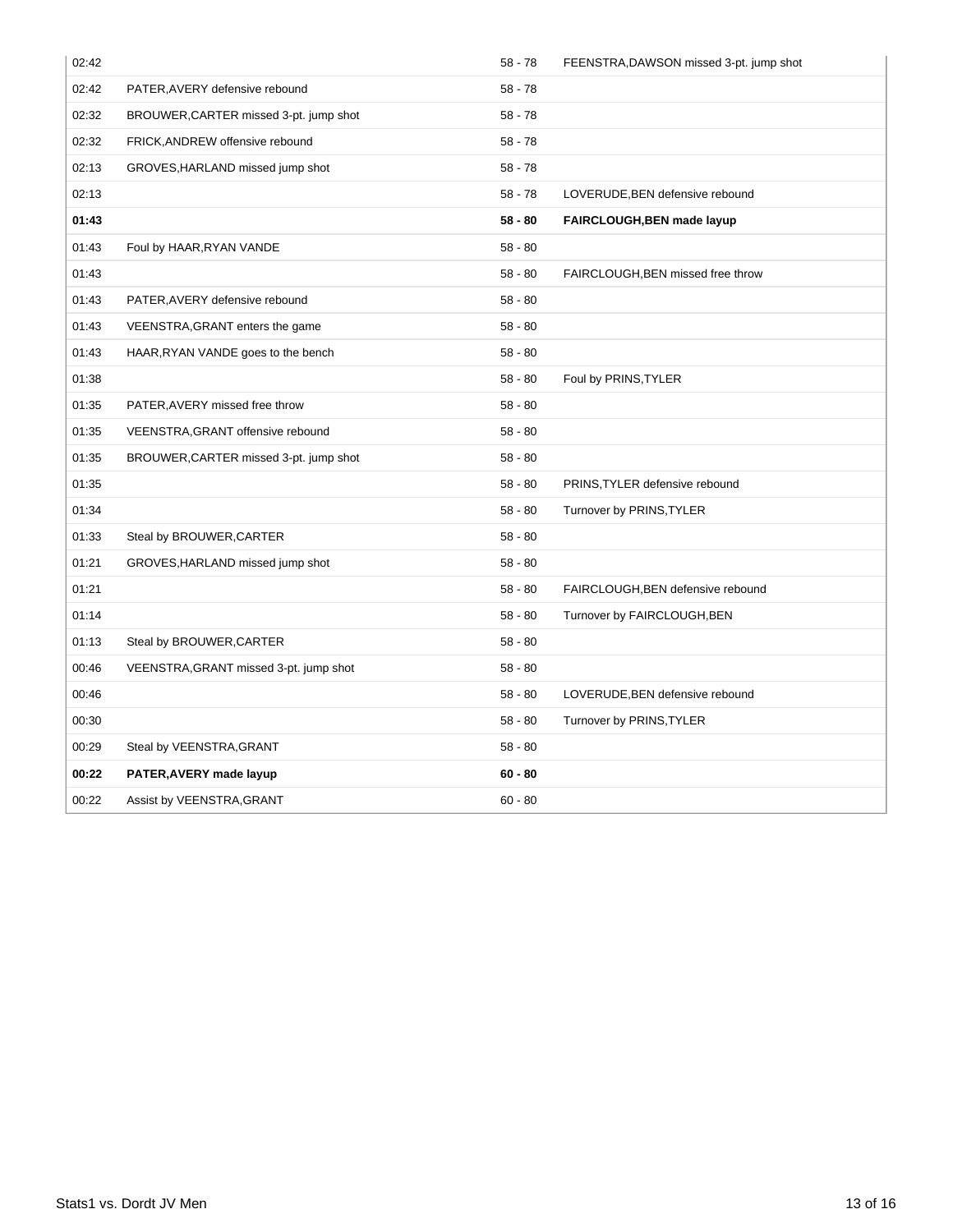#### **Team Summary**

### **Team Statistics**

| <b>STAT</b>             | STATS1                   |                | <b>DORDT JV MEN</b> |
|-------------------------|--------------------------|----------------|---------------------|
| <b>Field Goal</b>       | 25-73                    | 29-55          |                     |
| Field Goal %            | 34.2%                    | 52.7%          |                     |
| 3 Point                 | $6 - 29$                 | $7 - 18$       |                     |
| 3 Point %               | 20.7%                    | 38.9%          |                     |
| Free Throw              | $4 - 7$                  | 15-22          |                     |
| Free Throw %            | 57.1%                    | 68.2%          |                     |
| Rebounds                | 42                       | 38             |                     |
| <b>Assists</b>          | 9                        | 17             |                     |
| Turnovers               | 17                       | 17             |                     |
| Points Off Turnovers    | 13                       | 12             |                     |
| 2nd Chance Points       | 14                       | $\overline{4}$ |                     |
| Points In The Paint     | 24                       | 38             |                     |
| <b>Fastbreak Points</b> | 2                        | 4              |                     |
| <b>Bench Points</b>     | 21                       | 18             |                     |
| Largest Lead            | $\pmb{0}$                | 22             |                     |
| Time Of Largest Lead    | $\overline{\phantom{a}}$ | 2nd-01:43      |                     |
| Trends                  | Ties: 0; Lead Changes: 0 |                |                     |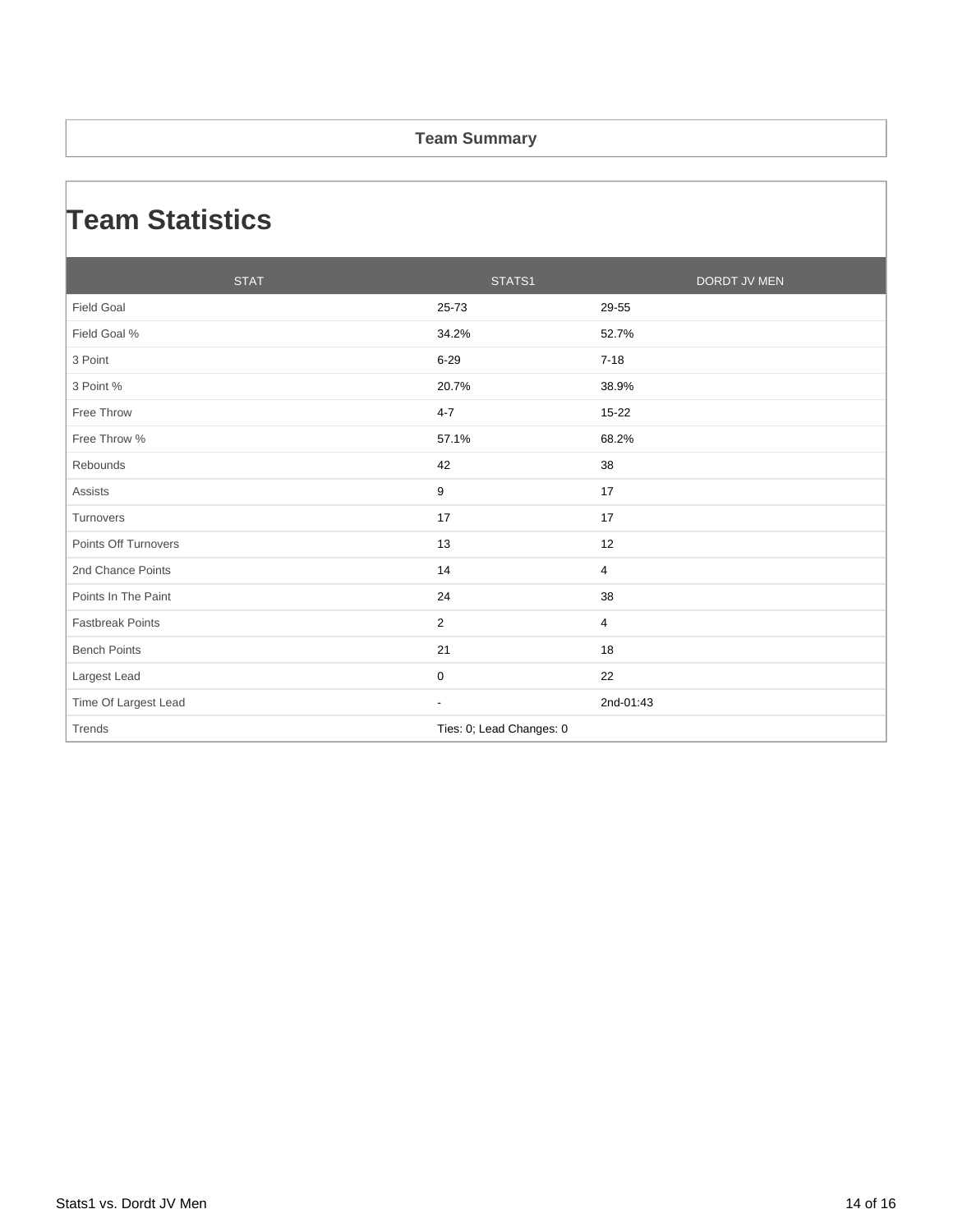#### **1st Half Box**

# **Stats1**

| <b>PLAYER</b>            | <b>MIN</b> | FGM-A   | 3PM-A    | FTM-A | <b>OREB</b> | <b>DREB</b>  | <b>REB</b>     | <b>AST</b>     | <b>STL</b>   | <b>BLK</b>  | <b>TO</b>      | <b>PF</b>        | <b>PTS</b>     |
|--------------------------|------------|---------|----------|-------|-------------|--------------|----------------|----------------|--------------|-------------|----------------|------------------|----------------|
| <b>STARTERS</b>          |            |         |          |       |             |              |                |                |              |             |                |                  |                |
| 10 - Avery Pater         | 13         | $1 - 2$ | $0-0$    | $0-0$ | 2           | $\mathbf{1}$ | 3              | $\overline{2}$ | $\mathbf{1}$ | $\mathbf 0$ | 3              | $\overline{2}$   | $\overline{2}$ |
| 14 - Ethan Klompien      | 13         | $3 - 7$ | $3-6$    | $0-0$ | 0           | $\mathbf{1}$ | 1              | $\mathbf 0$    | $\mathbf{1}$ | $\mathbf 0$ | 0              | 0                | 9              |
| 21 - Ryan Vande Haar     | 8          | $2 - 5$ | $0 - 1$  | $0-0$ | 1           | $\mathbf{1}$ | $\overline{2}$ | $\mathbf 0$    | 0            | 0           | $\mathbf 0$    | $\overline{2}$   | $\overline{4}$ |
| 22 - Noah Vandonkersgoed | 11         | $2 - 5$ | $0 - 1$  | $0-0$ | $\mathbf 0$ | $\mathbf 0$  | $\mathbf 0$    | $\mathbf 0$    | $\mathbf 0$  | $\mathbf 0$ | $\overline{2}$ | 3                | $\overline{4}$ |
| 32 - Keyton Moser        | 12         | $1 - 8$ | $0 - 3$  | $0-0$ | 1           | 5            | 6              | $\overline{2}$ | $\mathbf{1}$ | 0           | $\mathbf 0$    | 0                | $\overline{2}$ |
| <b>RESERVES</b>          |            |         |          |       |             |              |                |                |              |             |                |                  |                |
| 3 - Harland Groves       | 9          | $1 - 2$ | $0 - 1$  | $0-0$ | $\mathbf 0$ | 1            | $\mathbf{1}$   | $\mathbf 0$    | $\mathbf 0$  | $\mathbf 0$ | $\mathbf 0$    | $\mathbf 0$      | $\overline{2}$ |
| 12 - Andrew Frick        | 13         | $1 - 1$ | $1 - 1$  | $0-0$ | 1           | $\mathbf 0$  | 1              | 2              | $\mathbf{1}$ | $\mathbf 0$ | $\mathbf{1}$   | $\boldsymbol{0}$ | 3              |
| 24 - Grant Veenstra      | 15         | $3-6$   | $1 - 1$  | $0-0$ | 1           | $\mathbf{1}$ | $\overline{2}$ | $\mathbf 0$    | 0            | $\mathbf 0$ | $\mathbf{1}$   | $\boldsymbol{0}$ | $\overline{7}$ |
| 34 - Carter Brouwer      | 6          | $1 - 2$ | $0-0$    | $0-0$ | 0           | 1            | 1              | $\mathbf 0$    | $\mathbf{1}$ | 0           | $\mathbf 0$    | 0                | $\overline{2}$ |
| TM - Team                |            |         |          |       | $\mathbf 0$ | 0            | $\mathbf 0$    |                |              |             | $\mathbf 0$    | $\mathbf 0$      |                |
| <b>TOTALS</b>            |            | 15-38   | $5 - 14$ | $0-0$ | 6           | 11           | 17             | 6              | 5            | 0           | 7              | $\overline{7}$   | 35             |
|                          |            | 39.5%   | 35.7%    | 0%    |             |              |                |                |              |             |                |                  |                |

### **Dordt JV Men**

| <b>PLAYER</b>        | <b>MIN</b>     | FGM-A   | 3PM-A    | FTM-A    | <b>OREB</b>  | <b>DREB</b>    | <b>REB</b>     | <b>AST</b>  | <b>STL</b>  | <b>BLK</b>  | <b>TO</b>    | PF             | <b>PTS</b>     |
|----------------------|----------------|---------|----------|----------|--------------|----------------|----------------|-------------|-------------|-------------|--------------|----------------|----------------|
| <b>STARTERS</b>      |                |         |          |          |              |                |                |             |             |             |              |                |                |
| 15 - Ben Fairclough  | 18             | $1 - 3$ | $1 - 2$  | $1 - 2$  | 3            | $\mathbf 0$    | 3              | 3           | 1           | $\mathbf 0$ | $\mathbf{1}$ | $\mathbf 0$    | 4              |
| 20 - Tyler Prins     | 18             | $2 - 2$ | $0-0$    | $0-0$    | $\mathbf 0$  | $\overline{4}$ | 4              | 6           | $\mathbf 0$ | 0           | 6            | $\mathbf 0$    | 4              |
| 25 - Matt Haken      | 17             | $4 - 7$ | $0-0$    | $6 - 7$  | $\mathbf 0$  | 2              | $\overline{2}$ | 1           | $\mathbf 0$ | $\mathbf 0$ | 0            | $\mathbf 0$    | 14             |
| 32 - Dawson Feenstra | 14             | $3-6$   | $0 - 2$  | $1 - 2$  | $\mathbf{1}$ | 3              | 4              | $\mathbf 0$ | 2           | $\mathbf 0$ | $\mathbf 0$  | $\mathbf{1}$   | $\overline{7}$ |
| 43 - Ben Loverude    | 17             | $3-6$   | $1 - 2$  | $0-0$    | $\mathbf 0$  | 5              | 5              | $\pmb{0}$   | 1           | 0           | $\mathbf 0$  | $\mathbf 0$    | $\overline{7}$ |
| <b>RESERVES</b>      |                |         |          |          |              |                |                |             |             |             |              |                |                |
| 4 - Shane Haagsma    | 10             | $1 - 2$ | $0 - 1$  | $0-0$    | $\mathbf 0$  | 1              | $\mathbf{1}$   | 1           | $\mathbf 0$ | 0           | $\mathbf 0$  | $\overline{2}$ | $\overline{2}$ |
| 11 - Andrew De Vries | $\overline{7}$ | $2 - 4$ | $2 - 3$  | $0-0$    | $\mathbf 0$  | 1              | 1              | $\mathbf 0$ | $\mathbf 0$ | $\mathbf 0$ | $\mathbf{1}$ | $\mathbf 0$    | 6              |
| TM - Team            |                |         |          |          | 0            | $\mathbf{1}$   | $\mathbf{1}$   |             |             |             | 0            | $\mathbf 0$    |                |
| <b>TOTALS</b>        |                | 16-30   | $4 - 10$ | $8 - 11$ | 4            | 16             | 20             | 11          | 4           | $\bf{0}$    | 8            | 3              | 44             |
|                      |                | 53.3%   | 40.0%    | 72.7%    |              |                |                |             |             |             |              |                |                |